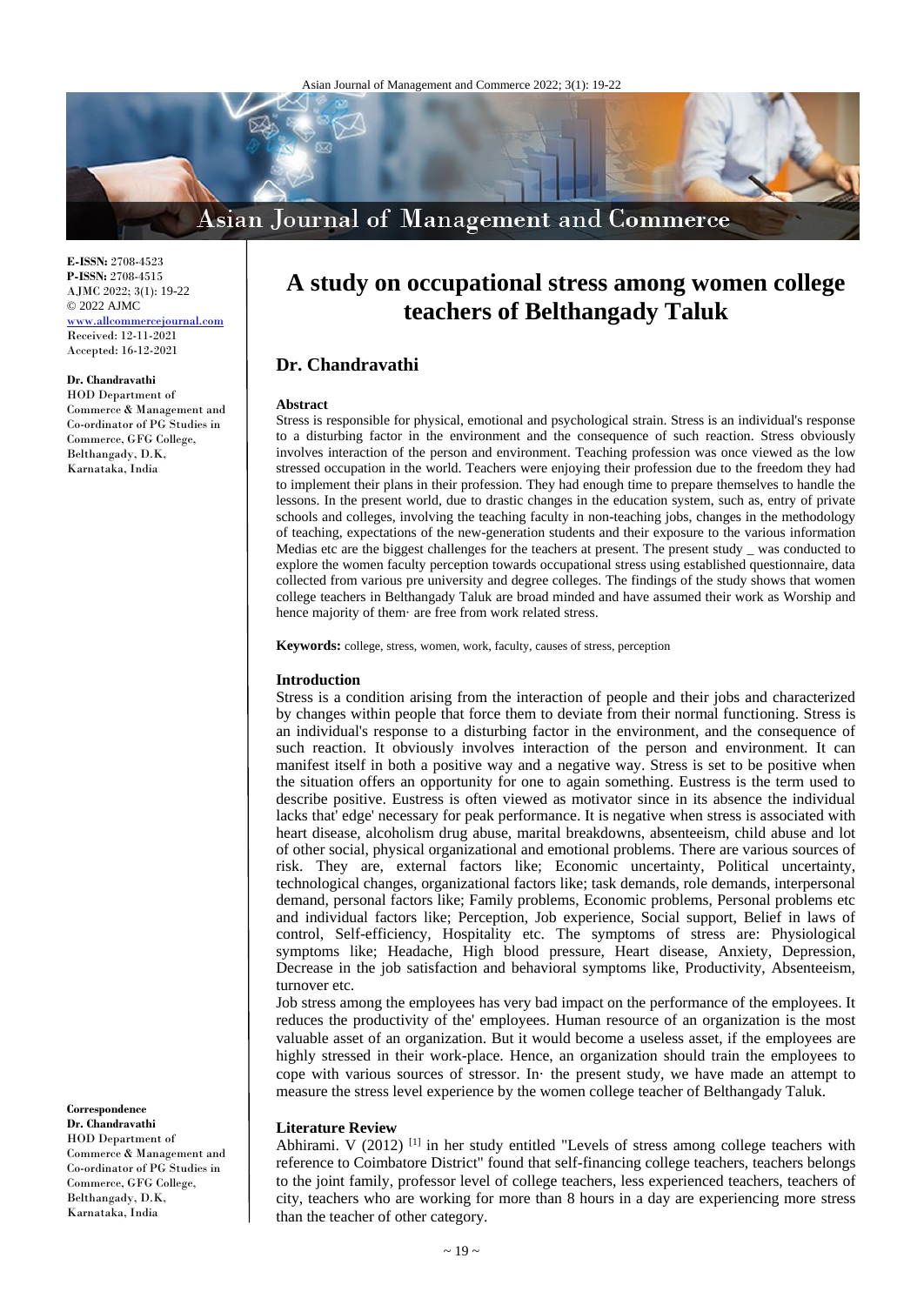Sindhu. K.P  $(2014)$ <sup>[3]</sup>, in her research entitled, "A study on stressors among College Teachers" studied the stressor among the college teacher under the following category; work stressors, role stressor, personal development stressor, inter personal relationship stressors and organizational climate stressor and found that majority of the teachers experience stress in their work.

Partap Singh (2015)<sup>[6]</sup>, in a study on the topic, "Work Stress among College Teachers in Self-financing college: An explorative study" have identified that job insecurity, poor students behavior and their negative attitude, ineffective leadership by the higher authority, lack of motivation, negative attitude of the colleagues, excessive workload, involvement in no teaching work, lack of growth opportunities and work life imbalance are the key stress factor.

Sukumar A and Kanagarathinam M (2016), made a research on the topic "A study on occupational stress among college teachers in self-financing college in Coimbatore District" and identified the following as the key factor of stress; excessive additional duty, poor students behavior, and their negative attitude towards study, job in security, involvement in non-teaching duty, negative attitude of the colleagues, poor motivation, Jack of growth potentialities.

## **Research Gap**

The purpose of literature review is to identify the research gap. After reviewing the following available research articles, the researchers have identified that there have been no studies found in the recent years on the topic under study. It is also found that there are no such studies in the area under study. Hence, we have undertaken the current research.

### **Research Objectives**

The main objective of the study is to identify the stress level faced by the women college teachers in the area under study. The study is also aimed at finding the relationship between demographic factors stress level experienced by the respondents.

#### **Research Methodology**

The data for the current research was collected from both primary sources and secondary sources. Well-structured questionnaire was used for collecting the primary data, books and websites are used for collecting the secondary data. Likert's five-point scale is used in the questionnaire to give more quantitative touch to the responses. Cluster sampling technique is used for selecting the sample and the sample size is 30% of the population. Statistical tools like percentage and mean are being used for the analysis. For testing the hypotheses, parametric test tools; One Way Analysis of Variance (ANOVA) were used. The tests were conducted at 95% confidence level.

## **Hypotheses**

In addition to the above objectives the researchers have also formulated the following hypotheses:

 $H_1$  = There is no significant difference in stress level experienced by the women college teachers of different age group

H2=Stress level experienced by the women college teachers does not depend upon their area of residence

 $H_3$  = Level experienced by the married and unmarried women college teachers is similar

H4=There is no relationship between educational qualification and stress level experienced by the women college teachers

 $Hs$  = There is no significant difference in stress level experienced by the women college teachers belongs to different type of colleges

 $H_6$ =Income of the teachers have no significant impact on the stress level experienced by them

 $H_7$ =Years of teaching experience and stress level experienced by the women college teachers is independent to each other.

### **Data analysis and interpretation:**

| Option                           | Number of respondents            | Percentage |  |
|----------------------------------|----------------------------------|------------|--|
|                                  | Age of the respondents           |            |  |
| Less than 25years.               | 4                                | 10         |  |
| 25 years to 40 years             | 30                               | 75         |  |
| More than 40 years               | 6                                | 15         |  |
| Total                            | 40                               | 100        |  |
|                                  | Area of residence                |            |  |
| Rural                            | 21                               | 52.5       |  |
| Semi-urban                       | 18                               | 45         |  |
| Urban                            | 1                                | 2.5        |  |
| Total                            | 40                               | 100        |  |
|                                  | <b>Marital</b> status            |            |  |
| Married                          | 35                               | 87.5       |  |
| Unmarried                        | 5                                | 12.5       |  |
| Total                            | 40                               | 100        |  |
|                                  | <b>Educational qualification</b> |            |  |
| P.G                              | 32                               | 80         |  |
| P.G & M.Phil                     | $\overline{4}$                   | 10         |  |
| P.G & Ph.D                       | $\overline{4}$                   | 10         |  |
| Total                            | 40                               | 100        |  |
|                                  | Type of college                  |            |  |
| Government                       | 11                               | 27.5       |  |
| Private                          | 29                               | 72.5.      |  |
|                                  | 40                               | 100        |  |
|                                  | <b>Monthly income</b>            |            |  |
| UptoRs.15,000                    | 8                                | 20         |  |
| Rs.15,001-Rs.30,000              | 19                               | 47.5       |  |
| Rs.30,001-Rs.50,000              | 8                                | 20         |  |
| Above Rs. 50,000                 | $\overline{5}$                   | 12.5       |  |
| Total                            | 40                               | 10.0.      |  |
| <b>Total years of experience</b> |                                  |            |  |
| Lessthan5year-s                  | 12                               | 30         |  |
| 5years-10years                   | 8                                | 20         |  |
| 10years-15years                  | 12                               | $30 -$     |  |
| Morethan15years                  | 8                                | 20         |  |
| Total                            | 40                               | 100        |  |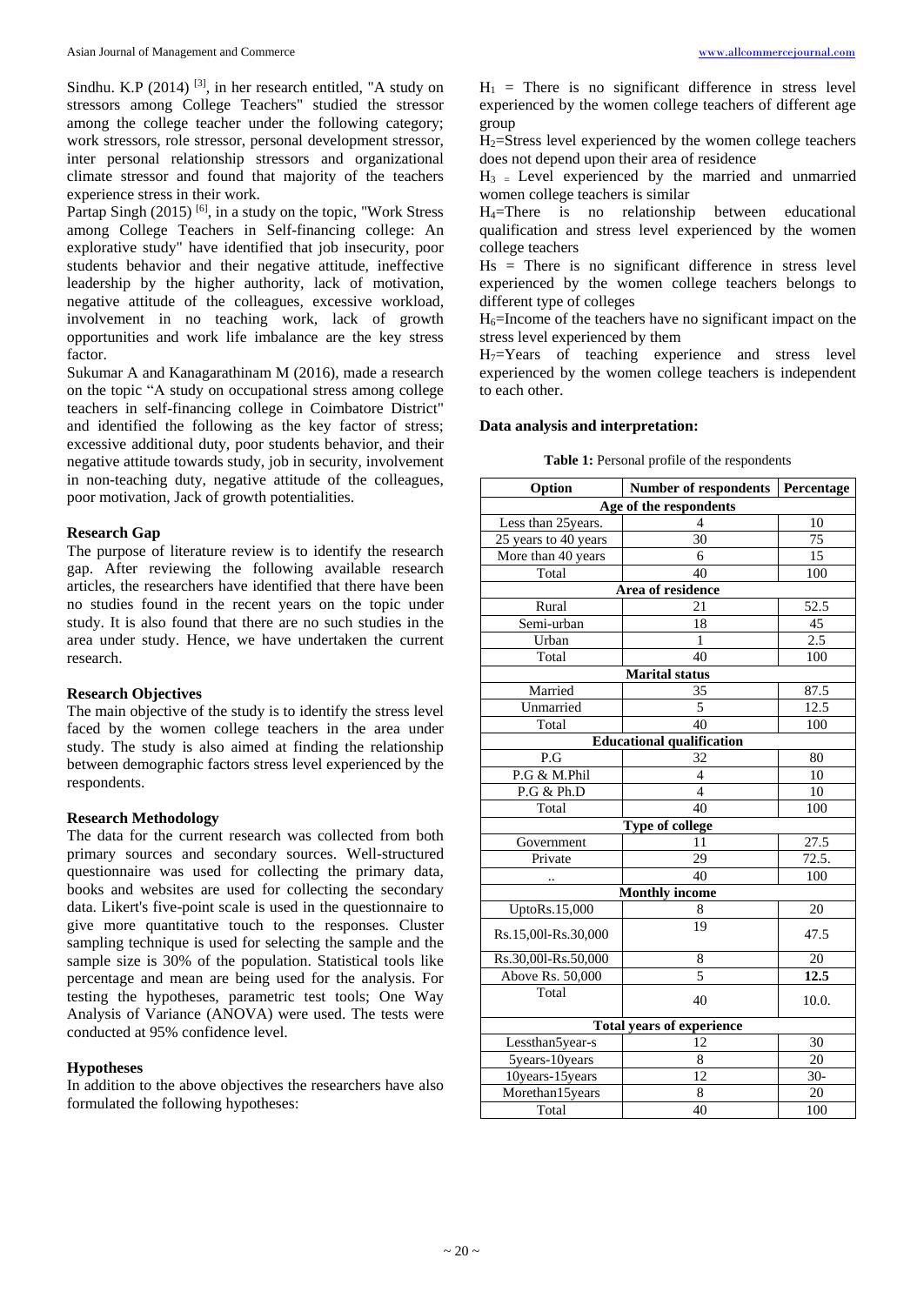| S. N           | <b>Statements</b>                                                                | Mode           |
|----------------|----------------------------------------------------------------------------------|----------------|
|                | I feel comfortable at my work                                                    | 5.             |
| $\overline{2}$ | My personal problems will not affect my work                                     | 4              |
| 3              | I am confident enough to face my work challenges                                 | 5              |
| $\overline{4}$ | I am trained to manage my work smoothly                                          | 4              |
| 5              | My workload never affected my leisure time                                       | 4              |
| 6              | I am guided by the higher authority to manage my work pressure efficiently       | 4              |
| 7              | I am not forced to work for long hour in my work place                           | 4              |
| 8              | I will get enough sleep in the night to protect my health                        | 4              |
| 9              | I never feel irritated by the evaluation of my performance                       | 4              |
| 10             | I am able to adjust my work schedule during any urgency                          | 5              |
| 11             | I Will get flexible leave facility to meet my personal needs                     | 4              |
| 12             | I have better career growth opportunities in the current job                     | 4              |
| 13             | I find it very easy to control the class                                         | 5              |
| 14             | I have a well-established library in the college to get equipped for the classes |                |
| 15             | I need not carry any of my office work to home                                   | 4              |
| 16             | I share the work with my colleagues whenever needed                              | $\overline{4}$ |
| 17             | I can adjust my working schedule to attend to my life priorities                 | 4              |
| 18             | I enjoy the privileges Iam offered by the organization                           | 5              |
| 19             | I feel comfort able to meet the expectations of the management and principal     | 4              |
| 20             | I never feel irritated by my students and they are highly cooperative            | 4              |

#### **Table 2:** Job stress opinion of women college teachers

The mode values for the various statements related to factors affecting job stress offered to the respondents is equal or more than four. It indicates that majority of the women employees in the area under study are free from work related stresses. They enjoy their work and work place. They are comfortable with the leisure time available for them. They are having good management, colleagues and students. They will be having well established libraries in their college which will help them get required materials for their class preparation and enrichment of their knowledge. The women college teachers are happy with the infrastructural facilities that they have in their college. The college will offer them required leave facilities. They are satisfied with their workload.

**Table 3:** Age of the respondents and level of job stress

| <b>Type of Test</b>    | <b>Calculated Value</b> | P value |
|------------------------|-------------------------|---------|
| Pearson Chi-Square     | 13.688                  | .090    |
| One Way ANOVA          | 5.472                   | 0.008   |
| Country Drivework Data |                         |         |

*Source*: Primary Data

The P value is less than 5% level of significance it is concluded that there is significant difference in stress Level experienced by the women college teachers belongs to different age group.

**Table 4:** Area of residence of the respondents and level of job stress

| <b>Type of/ Test</b> | <b>Calculated Value</b> | P value |
|----------------------|-------------------------|---------|
| Pearson Chi-Square   | 5.389                   | .715    |
| One Way ANOVA        | .831                    | 444     |
|                      |                         |         |

*Source*: Primary Data

The P value is greater than 5% level of significance it is concluded that there is no significant difference in stress Level experienced by the women college teachers belongs to different area of residence.

**Table 5:** Marital Status of the respondents and level of job stress

| <b>Type of/Test</b>         | <b>Calculated Value</b> | P value |
|-----------------------------|-------------------------|---------|
| Pearson Chi-Square          | .911                    | .923    |
| One Way ANOVA               | 0.76                    | 0.389   |
| <i>Source:</i> Primary Data |                         |         |

The P value is greater than 5% level of significance it is concluded that there is no significant difference in stress Level experienced by the women college teachers belongs to marital status.

**Table 6:** Educational Qualification of the respondents and level of jobs stress

| <b>Type of/Test</b>      | <b>Calculated Value</b> | P value |
|--------------------------|-------------------------|---------|
| Pearson Chi-Square       | 14.823                  | .063    |
| One Way ANOVA            | דרר ר                   |         |
| $\overline{\phantom{a}}$ |                         |         |

*Source*: Primary Data

The P value is greater than 5% level of significance it is concluded that there is no significant difference in stress Level experienced by the women college teachers belongs to Educational qualifications.

**Table 7:** Type of college of the respondents and level of job stress

| <b>Type of /Test</b> | <b>Calculated Value</b> | <b>P</b> value |
|----------------------|-------------------------|----------------|
| Pearson Chi-Square   | 2.546                   | .636           |
| One Way ANOVA        | 747                     | .393           |
| $\sim$               |                         |                |

*Source*: Primary Data

The P value is greater than 5% level of significance it is concluded that there is no significant difference in stress Level experienced by the women college teachers belongs to type of colleges.

**Table 8:** Income of the respondents and level of job stress

| <b>Type of Test</b> | <b>Calculated Value</b> | <b>P</b> value |
|---------------------|-------------------------|----------------|
| Pearson Chi-Square  | 6.850                   | 867            |
| One Way ANOVA       | 310                     | 818            |

*Source*: Primary Data